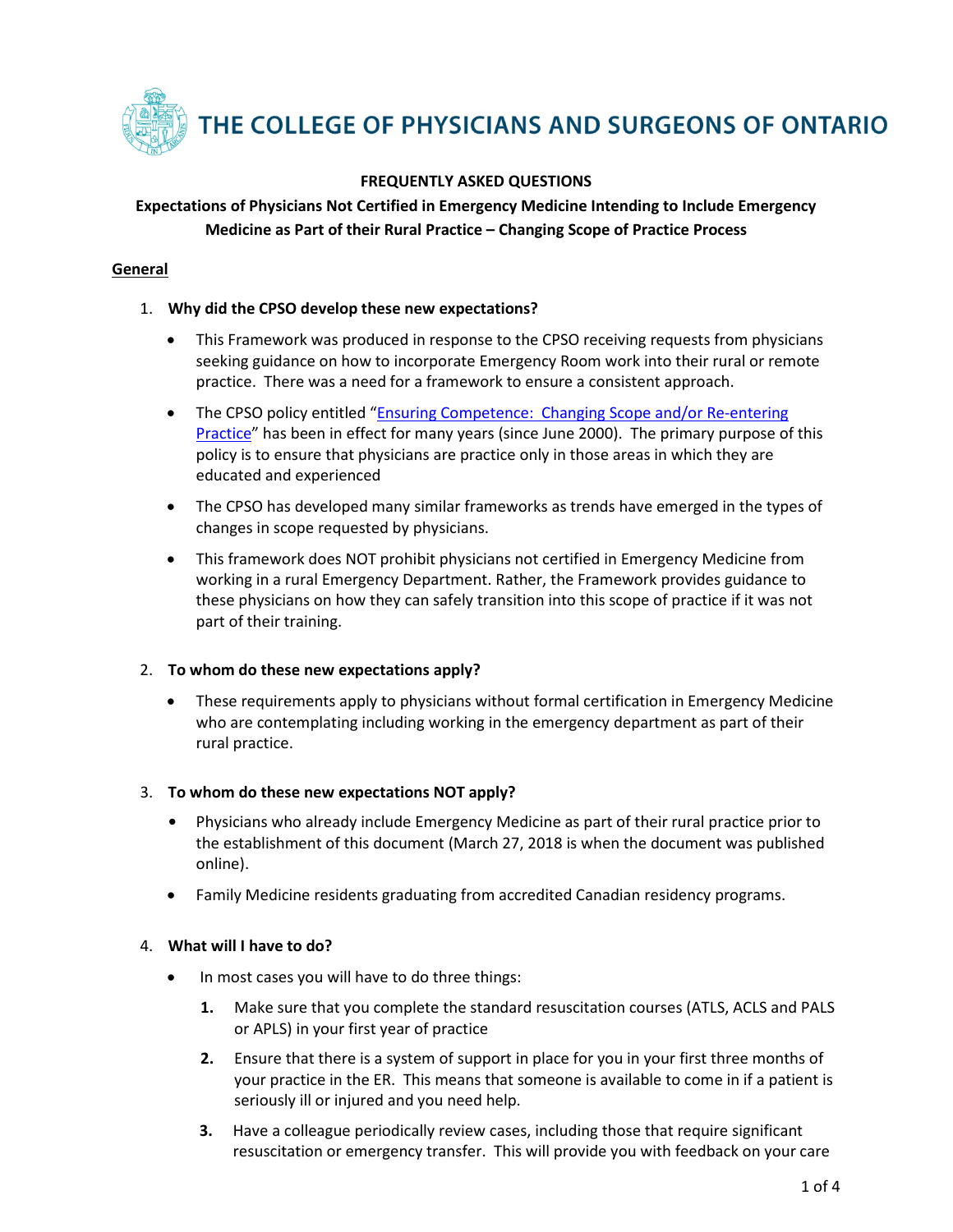and to give you the opportunity to discuss case management and learn from your colleague. Your colleague will also submit regular written reports to the CPSO to comment on your progress.

#### 5. **How long will the supervision last?**

- Every case is different; however, in general, the duration of supervision is one year.
- In some cases, based on the physician's experience or performance, the period of supervision may be shorter.

#### **Locums**

#### 6. **How does this impact short-term locums?**

- Physicians who wish to provide short-term locum (generally less than two months) coverage in rural or remote settings where coverage of the Emergency Department is an expectation should ensure that they are able to provide care that meets the standard of practice, and that they have appropriate supports. In particular they should ensure that:
	- o The physician is acceptable to the hospital and the chief of the Emergency Department, which have concluded, based on the physician's training and experience, that they are able to work safely and maintain the standard of practice.
	- o There is a formal system of support in place for them while they are working. In general, this means making sure that help is available from an experienced colleague on short notice should a life or limb-threatening emergency present itself.
	- o The chief of the Emergency Department should, on a regular basis, review the care of patients that require significant resuscitation or emergent transfer to a higher level facility to ensure care is appropriate and provide feedback to the physician.
- If a physician is concerned that these supports might not be in place then they should contact the CPSO to discuss the matter in advance of commencing the locum.
- We recognize that the guidelines in this document cannot be implemented over the course of short term locum coverage. However, physicians must work safely and within those areas in which they are trained and experienced.

#### **Clinical Supervision**

- 7. **Are Clinical Supervisors paid for the supervision provided? If yes, who pays for the supervision?**
	- The College has used clinical supervision for many years and has a guideline related to supervision. [http://www.cpso.on.ca/cpso/media/documents/cpgs/other/guidelines-for](http://www.cpso.on.ca/cpso/media/documents/cpgs/other/guidelines-for-college-directed-clinical-supervision.pdf)[college-directed-clinical-supervision.pdf](http://www.cpso.on.ca/cpso/media/documents/cpgs/other/guidelines-for-college-directed-clinical-supervision.pdf)
	- There are many forms of payment for these arrangements and the decision as to whether payment is made, how much and what form it may take is between the physician being supervised and the supervisor. Any payment is always the responsibility of the supervised physician.